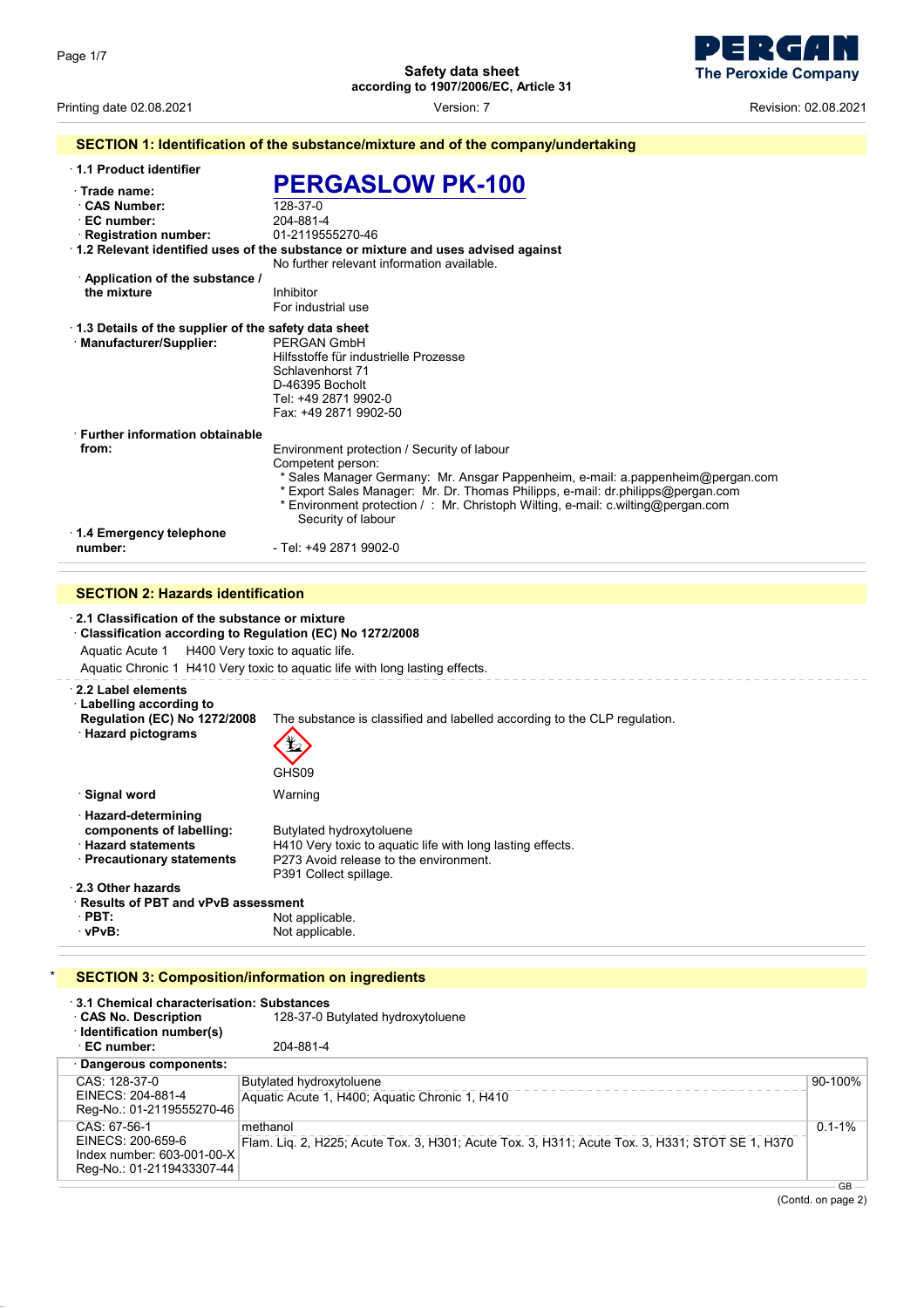**The Peroxide Company** 

Printing date 02.08.2021 Version: 7 Revision: 02.08.2021

## **Trade name:PERGASLOW PK-100**

(Contd. of page 1)

| <b>SECTION 4: First aid measures</b>                                                                     |                                                                                      |  |  |
|----------------------------------------------------------------------------------------------------------|--------------------------------------------------------------------------------------|--|--|
|                                                                                                          | 4.1 Description of first aid measures                                                |  |  |
| <b>General information:</b>                                                                              | No special measures required.                                                        |  |  |
| <b>After inhalation:</b>                                                                                 | Take affected persons into fresh air and keep quiet.                                 |  |  |
|                                                                                                          | In case of unconsciousness place patient stably in side position for transportation. |  |  |
| After skin contact:                                                                                      | Clean with water and soap. If possible, also wash with polyethylene glycol 400.      |  |  |
|                                                                                                          | If skin irritation continues, consult a doctor.                                      |  |  |
| After eye contact:                                                                                       | Rinse opened eye for several minutes under running water.                            |  |  |
| After swallowing:                                                                                        | Rinse out mouth and then drink plenty of water.                                      |  |  |
|                                                                                                          | Do not induce vomiting; call for medical help immediately.                           |  |  |
|                                                                                                          | A person vomiting while laying on their back should be turned onto their side.       |  |  |
| 4.2 Most important symptoms<br>and effects, both acute and<br>delayed<br>4.3 Indication of any immediate | No further relevant information available.                                           |  |  |
| medical attention and special<br>treatment needed                                                        | No further relevant information available.                                           |  |  |

### **SECTION 5: Firefighting measures**

| 5.1 Extinguishing media             |                                                                                                                       |
|-------------------------------------|-----------------------------------------------------------------------------------------------------------------------|
| · Suitable extinguishing agents:    | Use fire extinguishing methods suitable to surrounding conditions.<br>Water haze<br>Fire-extinguishing powder<br>Foam |
| ⋅ For safety reasons unsuitable     |                                                                                                                       |
| extinguishing agents:               | Carbon dioxide<br>Water with full jet                                                                                 |
| 5.2 Special hazards arising from    |                                                                                                                       |
| the substance or mixture            | Under certain fire conditions, traces of other toxic gases cannot be excluded.                                        |
| $\cdot$ 5.3 Advice for firefighters |                                                                                                                       |
| · Protective equipment:             | Do not inhale explosion gases or combustion gases.                                                                    |
| · Additional information            | Self-protection first!                                                                                                |
|                                     | Collect contaminated fire fighting water separately. It must not enter the sewage system.                             |
|                                     |                                                                                                                       |

### **SECTION 6: Accidental release measures**

| $\cdot$ 6.1 Personal precautions,<br>protective equipment and |                                                                       |
|---------------------------------------------------------------|-----------------------------------------------------------------------|
| emergency procedures                                          | Ensure adequate ventilation                                           |
|                                                               | Wear protective equipment. Keep unprotected persons away.             |
| $\cdot$ 6.2 Environmental precautions:                        | $\boxtimes$<br>Do not allow to enter sewers/ surface or ground water. |
| $\cdot$ 6.3 Methods and material for                          |                                                                       |
| containment and cleaning up:                                  | Pick up mechanically.                                                 |
|                                                               | Dispose contaminated material as waste according to item 13.          |
| $\cdot$ 6.4 Reference to other sections.                      | No dangerous substances are released.                                 |
|                                                               | See Section 7 for information on safe handling.                       |
|                                                               | See Section 8 for information on personal protection equipment.       |
|                                                               | See Section 13 for disposal information.                              |

### **SECTION 7: Handling and storage**

| 7.1 Precautions for safe                                                 |                                                                                                                                                        |
|--------------------------------------------------------------------------|--------------------------------------------------------------------------------------------------------------------------------------------------------|
| handling                                                                 | Thorough dedusting.                                                                                                                                    |
|                                                                          | Prevent formation of dust.                                                                                                                             |
|                                                                          | Before break and at the end of work hands should be thoroughly washed.                                                                                 |
| Information about fire - and                                             |                                                                                                                                                        |
| explosion protection:                                                    | Product is not explosive. However, formation of explosive air/dust mixtures are possible.<br>Flammable gas-air mixtures may form in empty receptacles. |
| $\cdot$ 7.2 Conditions for safe storage, including any incompatibilities |                                                                                                                                                        |
| · Storage:                                                               |                                                                                                                                                        |
| Requirements to be met by                                                |                                                                                                                                                        |
| storerooms and receptacles:                                              | Store only in the original receptacle.                                                                                                                 |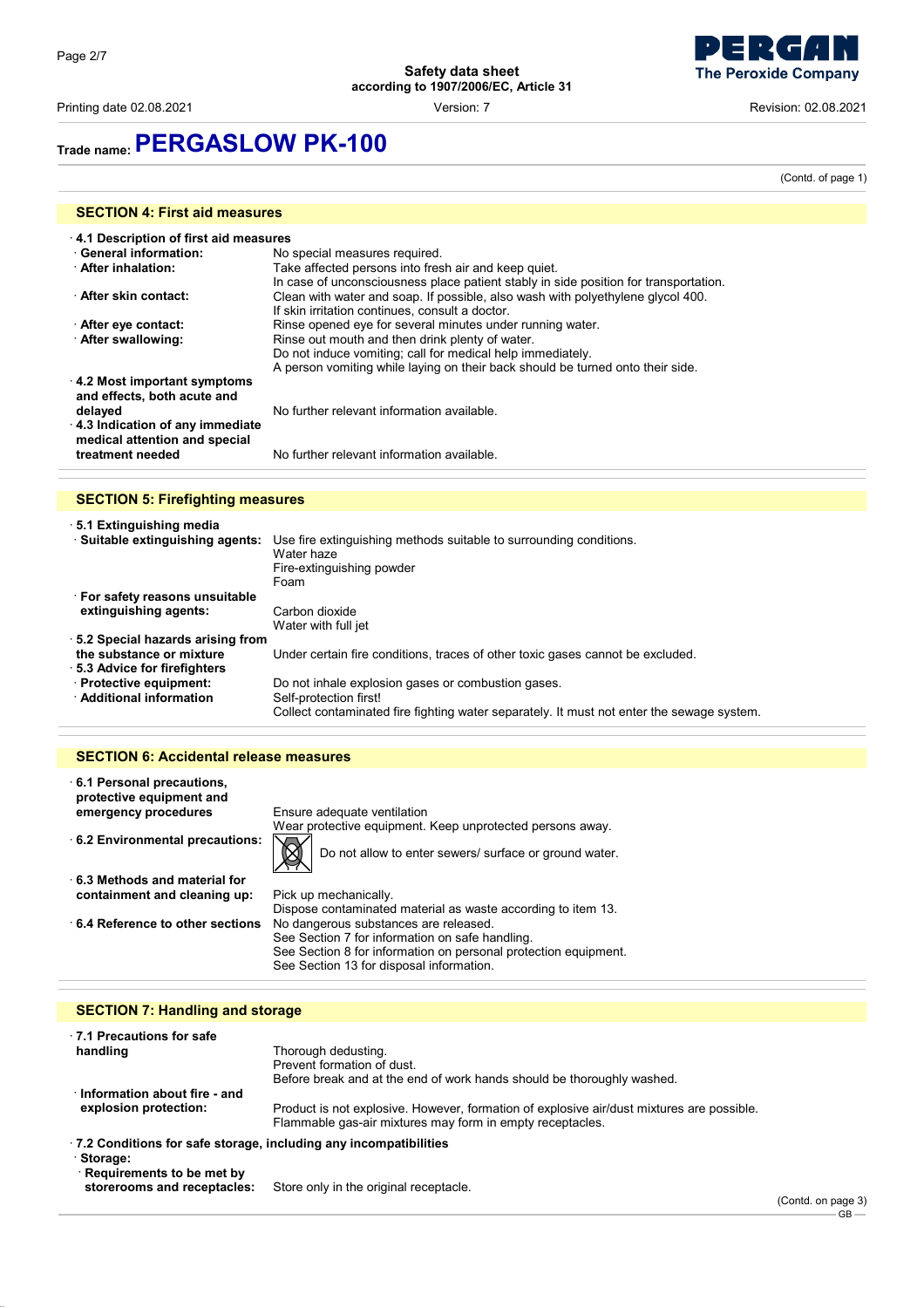

Printing date 02.08.2021 Version: 7 Revision: 02.08.2021

# **Trade name:PERGASLOW PK-100**

| $\cdot$ Information about storage in<br>one common storage facility:<br><b>⋅ Further information about</b><br>storage conditions:<br>Recommended storage<br>temperature (To maintain<br>quality):<br>· 7.3 Specific end use(s) | (Contd. of page 2)<br>Prevent any seepage into the ground.<br>Protect against electrostatic charges.<br>Storage in a collecting room is required.<br>$0 \dots +30 °C$<br>No further relevant information available. |  |
|--------------------------------------------------------------------------------------------------------------------------------------------------------------------------------------------------------------------------------|---------------------------------------------------------------------------------------------------------------------------------------------------------------------------------------------------------------------|--|
|                                                                                                                                                                                                                                | <b>SECTION 8: Exposure controls/personal protection</b>                                                                                                                                                             |  |
| 8.1 Control parameters<br>· Additional information about<br>design of technical facilities:                                                                                                                                    | No further data; see item 7.                                                                                                                                                                                        |  |
|                                                                                                                                                                                                                                | · Ingredients with limit values that require monitoring at the workplace:                                                                                                                                           |  |
| 128-37-0 Butylated hydroxytoluene                                                                                                                                                                                              |                                                                                                                                                                                                                     |  |
| WEL (Great Britain) Long-term value: 10 mg/m <sup>3</sup>                                                                                                                                                                      |                                                                                                                                                                                                                     |  |
| 67-56-1 methanol                                                                                                                                                                                                               |                                                                                                                                                                                                                     |  |
| Sk                                                                                                                                                                                                                             | WEL (Great Britain) Short-term value: 333 mg/m <sup>3</sup> , 250 ppm<br>Long-term value: 266 mg/m <sup>3</sup> , 200 ppm                                                                                           |  |
| IOELV (EU)<br>Skin                                                                                                                                                                                                             | Long-term value: 260 mg/m <sup>3</sup> , 200 ppm                                                                                                                                                                    |  |
| $\cdot$ DNELs                                                                                                                                                                                                                  |                                                                                                                                                                                                                     |  |
| 128-37-0 Butylated hydroxytoluene                                                                                                                                                                                              |                                                                                                                                                                                                                     |  |
| Dermal                                                                                                                                                                                                                         | DNEL Longterm System 0.5 mg/kg bw/day (Worker)                                                                                                                                                                      |  |
|                                                                                                                                                                                                                                | Inhalative DNEL Longterm System 3.5 mg/m3 (Worker)                                                                                                                                                                  |  |
| 67-56-1 methanol                                                                                                                                                                                                               |                                                                                                                                                                                                                     |  |
| DNEL Longterm System 40 mg/kg bw/day (Worker)<br>Dermal<br>Inhalative DNEL Longterm System 260 mg/m3 (Worker)                                                                                                                  |                                                                                                                                                                                                                     |  |
| · PNECs                                                                                                                                                                                                                        |                                                                                                                                                                                                                     |  |
| 128-37-0 Butylated hydroxytoluene                                                                                                                                                                                              |                                                                                                                                                                                                                     |  |
| PNEC Marinewater sed 0.00996 mg/kg sed dw (-)                                                                                                                                                                                  |                                                                                                                                                                                                                     |  |
| <b>PNEC Freshwater</b>                                                                                                                                                                                                         | 0.000199 mg/l (AF 1.000)                                                                                                                                                                                            |  |
| <b>PNEC Seawater</b>                                                                                                                                                                                                           | 0.00002 mg/l (AF 10.000)                                                                                                                                                                                            |  |
| <b>PNEC Freshwater sed</b><br><b>PNEC Soil</b>                                                                                                                                                                                 | 0.0996 mg/kg sed dw (-)<br>0.04769 mg/kg soil dw (-)                                                                                                                                                                |  |
| <b>PNEC STP</b>                                                                                                                                                                                                                | $0.17$ mg/l (-)                                                                                                                                                                                                     |  |
| 67-56-1 methanol                                                                                                                                                                                                               |                                                                                                                                                                                                                     |  |
| PNEC Marinewater sed   7.7 mg/kg sed dw (-)                                                                                                                                                                                    |                                                                                                                                                                                                                     |  |
| <b>PNEC Freshwater</b>                                                                                                                                                                                                         | 20.8 mg/l (AF 10)                                                                                                                                                                                                   |  |
| <b>PNEC Freshwater sed</b>                                                                                                                                                                                                     | 77 mg/kg sed dw (-)                                                                                                                                                                                                 |  |
| <b>PNEC Soil</b>                                                                                                                                                                                                               | 100 mg/kg soil dw (AF 10)                                                                                                                                                                                           |  |
| <b>PNEC STP</b>                                                                                                                                                                                                                | 100 mg/l (AF 10)                                                                                                                                                                                                    |  |
| <b>PNEC Marinewater</b>                                                                                                                                                                                                        | 2.08 mg/l (AF 100)                                                                                                                                                                                                  |  |
| · Additional information:                                                                                                                                                                                                      | The lists valid during the making were used as basis.                                                                                                                                                               |  |
| 8.2 Exposure controls<br>· Personal protective equipment:<br>General protective and<br>hygienic measures:                                                                                                                      | The usual precautionary measures are to be adhered to when handling chemicals.<br>Keep away from foodstuffs, beverages and feed.<br>Avoid contact with the eyes and skin.                                           |  |
| Respiratory protection:                                                                                                                                                                                                        | Suitable respiratory protective device recommended.<br>Filter P2                                                                                                                                                    |  |
| · Protection of hands:                                                                                                                                                                                                         | Only use chemical-protective gloves with CE-labelling of category III.<br>The glove material has to be impermeable and resistant to the product/ the substance/ the preparation.<br>(Contdonn)                      |  |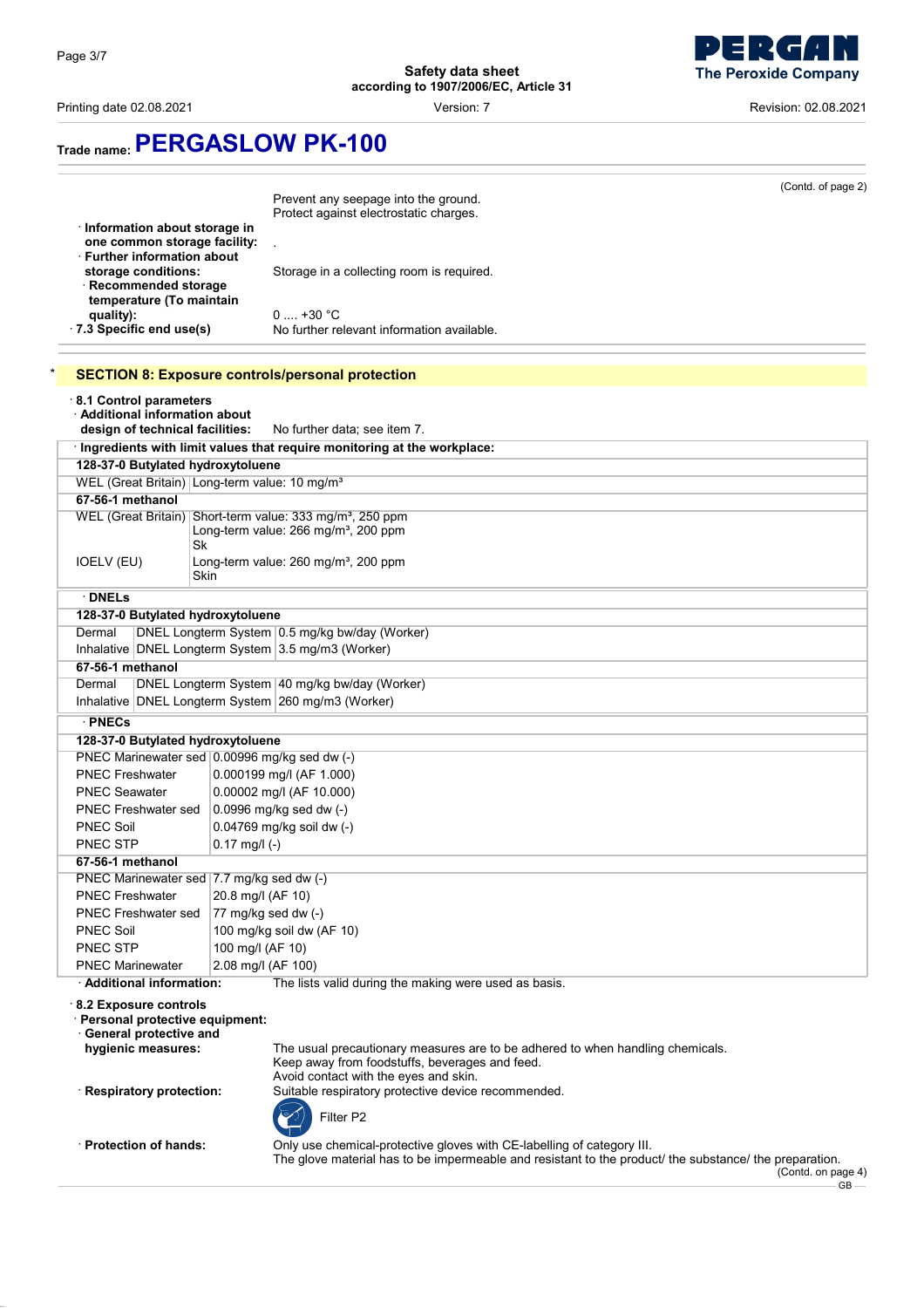

Printing date 02.08.2021 **Version: 7** Version: 7 **Revision: 02.08.2021** Revision: 02.08.2021

# **Trade name:PERGASLOW PK-100**

**Material of gloves** 



(Contd. of page 3) The selection of the suitable gloves does not only depend on the material, but also on further marks of quality and varies from manufacturer to manufacturer. Synthetic rubber

· **Penetration time of glove**

· **Body protection:**



**Eye protection:**  $\overline{\text{Cov}}$  Tightly sealed goggles



Protective work clothing



PVC

| 9.1 Information on basic physical and chemical properties<br><b>General Information</b><br>Appearance:<br>$\cdot$ Form:<br>Colour:<br>· Odour:<br>· Odour threshold: | Solid<br>Not determined.<br>Characteristic<br>Not determined.                             |
|----------------------------------------------------------------------------------------------------------------------------------------------------------------------|-------------------------------------------------------------------------------------------|
| · pH-value:                                                                                                                                                          | Not applicable.                                                                           |
| Change in condition<br>· Melting point/freezing point:<br>Initial boiling point and boiling range: 265 °C                                                            | 69.8 °C<br>Not applicable.                                                                |
| · Flash point:                                                                                                                                                       | 127 °C                                                                                    |
| Flammability (solid, gas):                                                                                                                                           | Product is not flammable.                                                                 |
| <b>Decomposition temperature:</b>                                                                                                                                    | Not determined.                                                                           |
| · Auto-ignition temperature:                                                                                                                                         | Not determined.                                                                           |
| <b>Explosive properties:</b>                                                                                                                                         | Product is not explosive. However, formation of explosive air/dust mixtures are possible. |
| <b>Explosion limits:</b><br>· Lower:<br>· Upper:                                                                                                                     | Not determined.<br>Not determined.                                                        |
| · Vapour pressure:                                                                                                                                                   | Not applicable.                                                                           |
| Density at 20 °C:                                                                                                                                                    | $1.03$ g/cm <sup>3</sup>                                                                  |
| Bulk density at 20 °C:<br>· Relative density<br>· Vapour density<br><b>Evaporation rate</b>                                                                          | 650 kg/ $m3$<br>Not determined.<br>Not applicable.<br>Not applicable.                     |
| Solubility in / Miscibility with<br>water at 20 $°C$ :                                                                                                               | 0.00076 g/l                                                                               |
| Partition coefficient: n-octanol/water: 5.1 log POW                                                                                                                  |                                                                                           |
| · Viscosity:<br>Dynamic:<br>· Kinematic:                                                                                                                             | Not applicable.<br>Not applicable.                                                        |
| ⋅ 9.2 Other information                                                                                                                                              | No further relevant information available.                                                |

### **SECTION 10: Stability and reactivity**

| $\cdot$ 10.1 Reactivity<br>10.3 Possibility of hazardous | No further relevant information available. |
|----------------------------------------------------------|--------------------------------------------|
| reactions                                                | No dangerous reactions known.              |
| 10.4 Conditions to avoid                                 | Prevent formation of dust.                 |
| 10.5 Incompatible materials:                             | No further relevant information available. |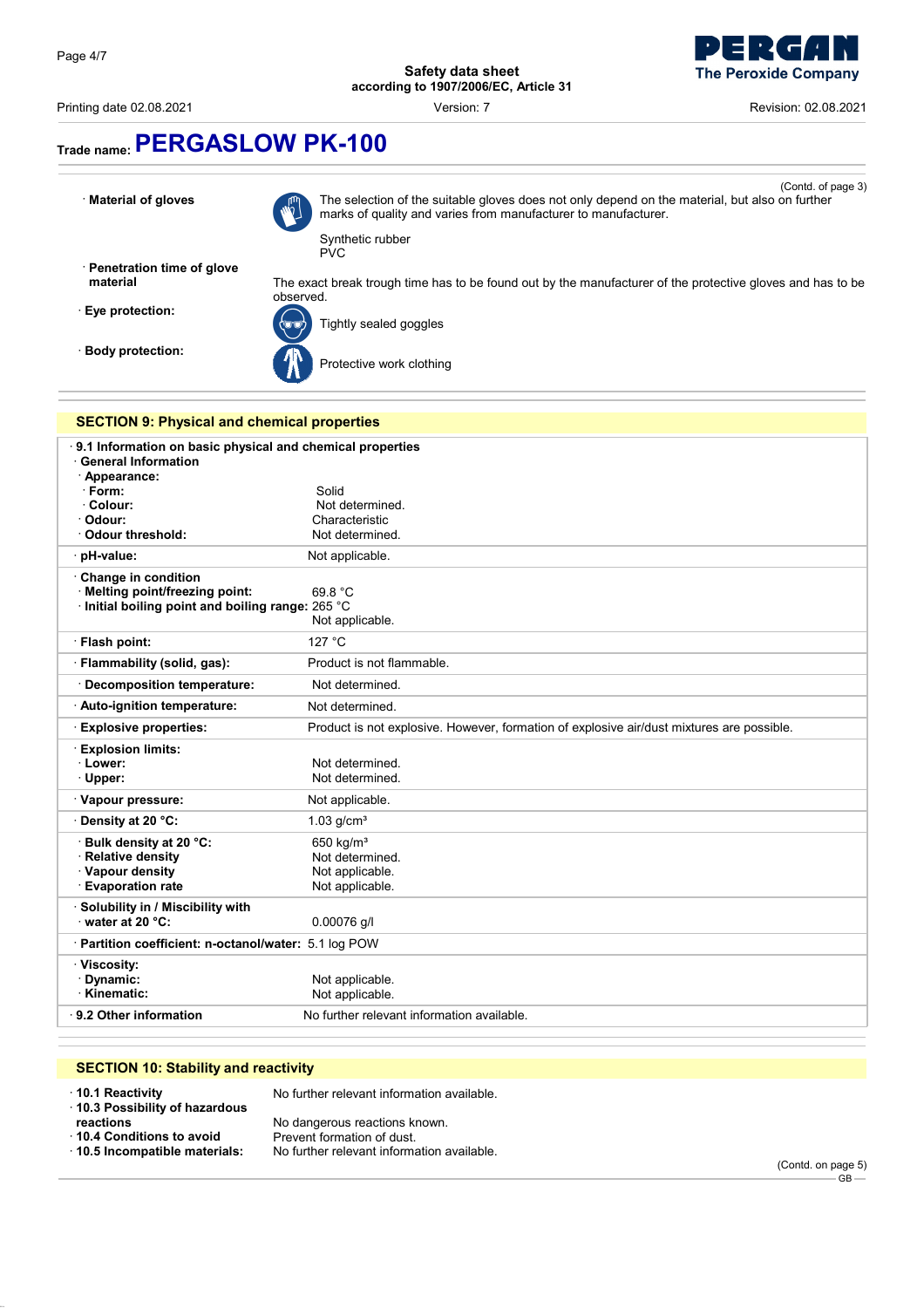Printing date 02.08.2021 **Version: 7** Version: 7 **Revision: 02.08.2021** Revision: 02.08.2021

**The Peroxide Company** 

(Contd. of page 4)

# **Trade name:PERGASLOW PK-100**

### · **10.6 Hazardous decomposition**

No hazardous decomposition products if used and stored according to specifications.

### **SECTION 11: Toxicological information**

### · **11.1 Information on toxicological effects**

Based on available data, the classification criteria are not met.

| <b>LD/LC50 values relevant for classification:</b>                              |                                                                   |  |
|---------------------------------------------------------------------------------|-------------------------------------------------------------------|--|
| 128-37-0 Butylated hydroxytoluene                                               |                                                                   |  |
| $LD50 \geq 5,000 \text{ mg/kg}$ (rattus)<br>Oral                                |                                                                   |  |
|                                                                                 | Dermal LD50 > 5,000 mg/kg (cuniculosus)                           |  |
| · Primary irritant effect:                                                      |                                                                   |  |
| · Skin corrosion/irritation                                                     | Low irritant effect                                               |  |
| · Serious eye damage/irritation Low irritant effect                             |                                                                   |  |
| · Respiratory or skin                                                           |                                                                   |  |
| sensitisation                                                                   | Based on available data, the classification criteria are not met. |  |
| · Additional toxicological information:                                         |                                                                   |  |
| $\cdot$ CMR effects (carcinogenity, mutagenicity and toxicity for reproduction) |                                                                   |  |
| · Germ cell mutagenicity                                                        | Based on available data, the classification criteria are not met. |  |
| · Carcinogenicity                                                               | Based on available data, the classification criteria are not met. |  |
| · Reproductive toxicity                                                         | Based on available data, the classification criteria are not met. |  |
| STOT-single exposure                                                            | Based on available data, the classification criteria are not met. |  |
| STOT-repeated exposure                                                          | Based on available data, the classification criteria are not met. |  |
| <b>Aspiration hazard</b>                                                        | Based on available data, the classification criteria are not met. |  |

### **SECTION 12: Ecological information**

#### · **12.1 Toxicity**

| · Aquatic toxicity:                                                                        |                                                                              |                                                                                                                                                                                                                                                                                                                                                                                       |
|--------------------------------------------------------------------------------------------|------------------------------------------------------------------------------|---------------------------------------------------------------------------------------------------------------------------------------------------------------------------------------------------------------------------------------------------------------------------------------------------------------------------------------------------------------------------------------|
| 128-37-0 Butylated hydroxytoluene                                                          |                                                                              |                                                                                                                                                                                                                                                                                                                                                                                       |
| LC0 /96h                                                                                   | $ >0.57$ mg/l (piscis)                                                       |                                                                                                                                                                                                                                                                                                                                                                                       |
|                                                                                            | $EC50 / 48h   0.61 mg/1$ (daphnia magna)                                     |                                                                                                                                                                                                                                                                                                                                                                                       |
|                                                                                            | $IC50 / 72h$   > 0.4 mg/l (alga)                                             |                                                                                                                                                                                                                                                                                                                                                                                       |
| 67-56-1 methanol                                                                           |                                                                              |                                                                                                                                                                                                                                                                                                                                                                                       |
|                                                                                            | LC50 / 96h   15,400 mg/l (lepomis macrochirus)                               |                                                                                                                                                                                                                                                                                                                                                                                       |
| $\cdot$ 12.2 Persistence and<br>degradability<br>12.4 Mobility in soil<br>· General notes: | $\cdot$ 12.3 Bioaccumulative potential<br>Additional ecological information: | No further relevant information available.<br>No further relevant information available.<br>No further relevant information available.<br>Water hazard class 2 (German Regulation) (Assessment by list): hazardous for water<br>Do not allow product to reach ground water, water course or sewage system.<br>Danger to drinking water if even small quantities leak into the ground. |
| 12.5 Results of PBT and vPvB assessment                                                    |                                                                              |                                                                                                                                                                                                                                                                                                                                                                                       |
| $\cdot$ PBT:                                                                               |                                                                              | Not applicable.                                                                                                                                                                                                                                                                                                                                                                       |
| vPvB:                                                                                      |                                                                              | Not applicable.                                                                                                                                                                                                                                                                                                                                                                       |
|                                                                                            | $\cdot$ 12.6 Other adverse effects                                           | No further relevant information available.                                                                                                                                                                                                                                                                                                                                            |

### **SECTION 13: Disposal considerations**

| 13.1 Waste treatment methods<br>· Waste disposal key: | Please contact your hazardous waste disposers to assign the right EWC-(European waste catalog)-<br>number. |
|-------------------------------------------------------|------------------------------------------------------------------------------------------------------------|
| Uncleaned packaging:<br>· Recommendation:             | Disposal must be made according to official regulations.                                                   |
|                                                       |                                                                                                            |

### **SECTION 14: Transport information**

· **14.1 UN-Number**

· **ADR, IMDG, IATA** UN3077

(Contd. on page 6) GB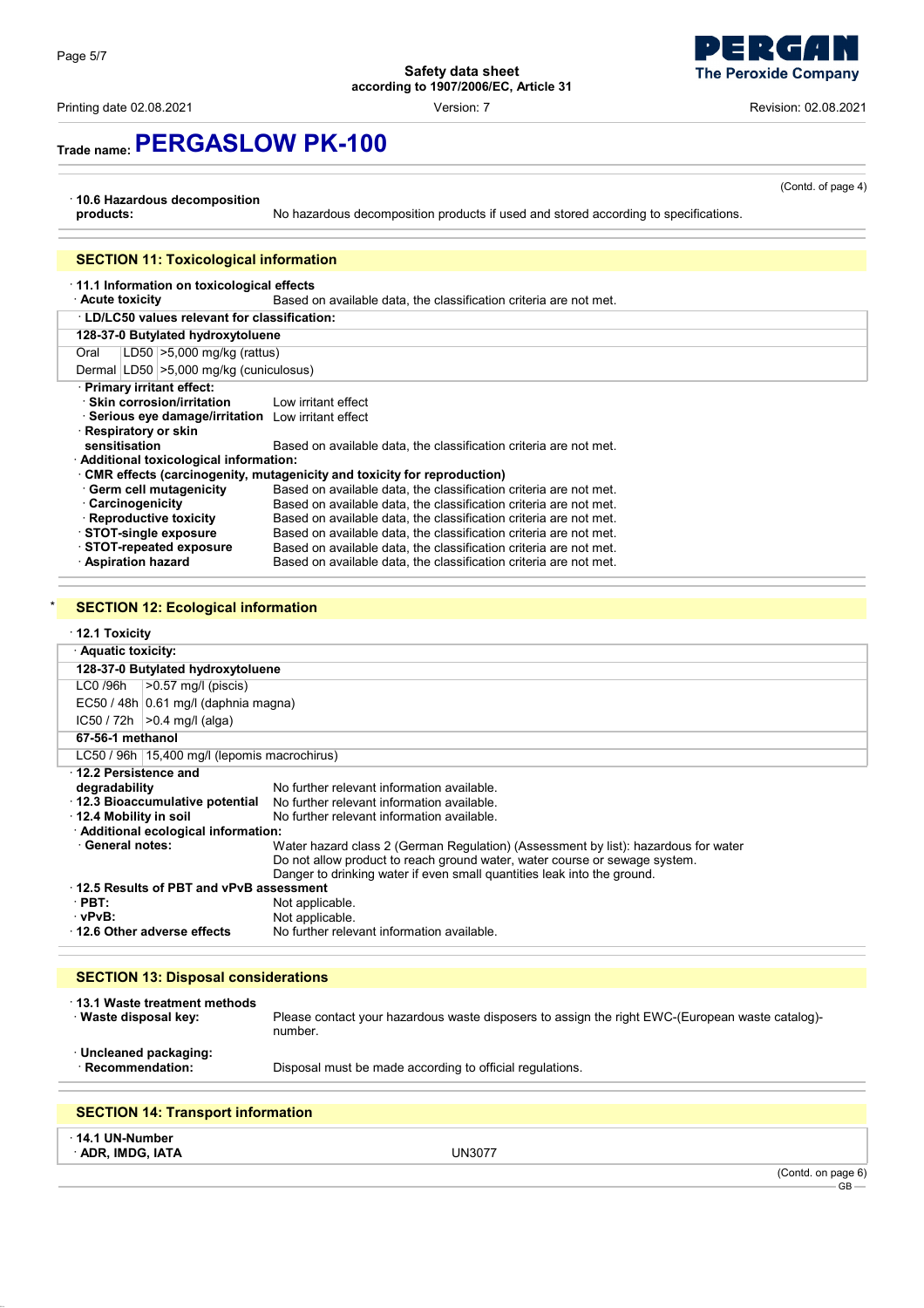

# **Trade name:PERGASLOW PK-100**

|                                                                             | (Contd. of page 5)                                                                                                                                                                                                                                                                |
|-----------------------------------------------------------------------------|-----------------------------------------------------------------------------------------------------------------------------------------------------------------------------------------------------------------------------------------------------------------------------------|
| 14.2 UN proper shipping name<br>$\cdot$ ADR<br>· IMDG<br>∙ IATA             | UN3077 ENVIRONMENTALLY HAZARDOUS SUBSTANCE, SOLID,<br>N.O.S. (Butylated hydroxytoluene)<br>ENVIRONMENTALLY HAZARDOUS SUBSTANCE, SOLID, N.O.S.<br>(Butylated hydroxytoluene), MARINE POLLUTANT<br>ENVIRONMENTALLY HAZARDOUS SUBSTANCE, SOLID, N.O.S.<br>(Butylated hydroxytoluene) |
| 14.3 Transport hazard class(es)                                             |                                                                                                                                                                                                                                                                                   |
| $\cdot$ ADR                                                                 |                                                                                                                                                                                                                                                                                   |
| ℳ℩<br>· Class                                                               | 9 (M7) Miscellaneous dangerous substances and articles.                                                                                                                                                                                                                           |
| ∙ Label                                                                     | 9                                                                                                                                                                                                                                                                                 |
| · IMDG, IATA<br>Alb.                                                        |                                                                                                                                                                                                                                                                                   |
| <b>· Class</b><br>· Label                                                   | 9 Miscellaneous dangerous substances and articles.<br>9                                                                                                                                                                                                                           |
| 14.4 Packing group<br>· ADR, IMDG, IATA                                     | Ш                                                                                                                                                                                                                                                                                 |
| 14.5 Environmental hazards:                                                 | Product contains environmentally hazardous substances: Butylated                                                                                                                                                                                                                  |
| · Marine pollutant:                                                         | hydroxytoluene<br>Yes<br>Symbol (fish and tree)                                                                                                                                                                                                                                   |
| · Special marking (ADR):                                                    | Symbol (fish and tree)                                                                                                                                                                                                                                                            |
| · Special marking (IATA):                                                   | Symbol (fish and tree)                                                                                                                                                                                                                                                            |
| 14.6 Special precautions for user<br>· Stowage Category<br>· Stowage Code   | Warning: Miscellaneous dangerous substances and articles.<br>A<br>SW23 When transported in BK3 bulk container, see 7.6.2.12 and 7.7.3.9.                                                                                                                                          |
| 14.7 Transport in bulk according to Annex II of Marpol and the              |                                                                                                                                                                                                                                                                                   |
| <b>IBC Code</b>                                                             | Not applicable.                                                                                                                                                                                                                                                                   |
| · Transport/Additional information:                                         |                                                                                                                                                                                                                                                                                   |
| $\cdot$ ADR<br>· Limited quantities (LQ)<br><b>Excepted quantities (EQ)</b> | $5$ kg<br>Code: E1<br>Maximum net quantity per inner packaging: 30 g<br>Maximum net quantity per outer packaging: 1000 g                                                                                                                                                          |
| <b>Transport category</b><br>· Tunnel restriction code                      | 3<br>E                                                                                                                                                                                                                                                                            |
| <b>RID / GGVSEB:</b>                                                        | like ADR                                                                                                                                                                                                                                                                          |
| · IMDG                                                                      |                                                                                                                                                                                                                                                                                   |
| · Limited quantities (LQ)<br><b>Excepted quantities (EQ)</b>                | $5$ kg<br>Code: E1<br>Maximum net quantity per inner packaging: 30 g<br>Maximum net quantity per outer packaging: 1000 g                                                                                                                                                          |

### **SECTION 15: Regulatory information**

· **15.1 Safety, health and environmental regulations/legislation specific for the substance or mixture**

· **Directive 2012/18/EU** · **Qualifying quantity (tonnes) for the application of lower-tier requirements** 100 t

(Contd. on page 7)

 $-$ GB $-$